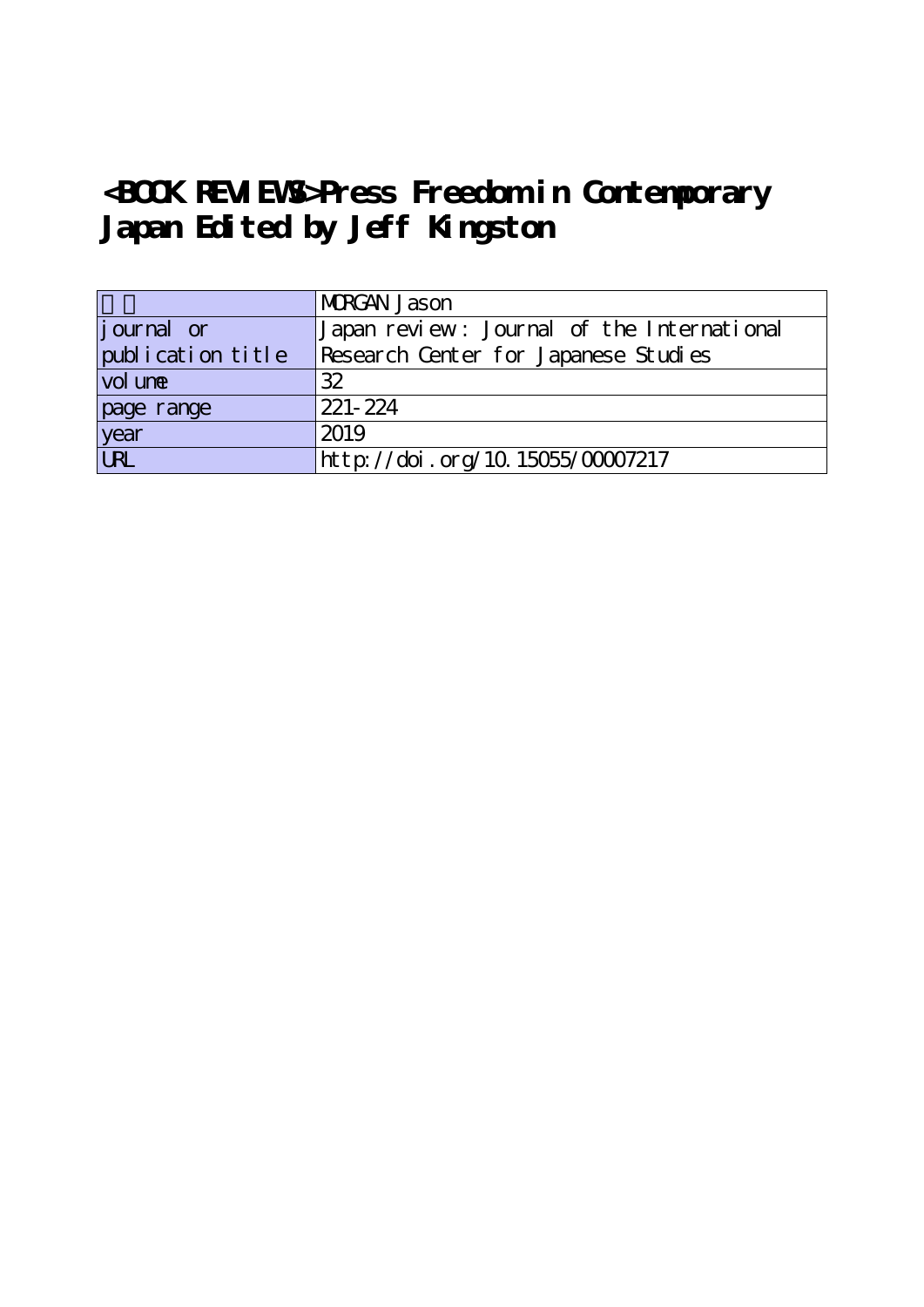## **BOOK REVIEW**

*Press Freedom in Contemporary Japan* **Edited by Jeff Kingston** 

Routledge, 2017 xiv + 322 pages.



**Reviewed by Jason MORGAN** 

In *Press Freedom in Contemporary Japan*, editor Jeff Kingston writes, "All governments manage the media, and every administration has a few spin-doctors to massage the message. Tactics may vary, but governments hope to sway public opinion in their favor." One might then expect Kingston and his authors to demonstrate a level of governmental interference with the free press in Japan categorically different from other democratic societies. Given also the recent much publicized media scandals in the United States, one might further expect Kingston to reveal government agents insinuating themselves into the highest reaches of the fourth estate in Japan, micromanaging ledes and headlines, as the Clinton campaign did at CNN and the *New York Times*, and turning major media outlets into mouthpieces like *Renmin Ribao*.

The burden of *Press Freedom in Contemporary Japan* is to justify the portrait of the Japanese government that Kingston, among others, has spent the past several years painting for overseas audiences: Abe Shinzō as a prime minister whose enmity to freedom of expression rivals that of Adolf Hitler and Boko Haram. Kingston has excoriated the Abe administration as "arrogant," accusing it of "muzzling the media" while "championing revisionist history." It should not be too difficult, then, for Kingston and his allies to build their case against Abe as picking journalistic winners and losers with impunity.

And yet, by the time I finished *Press Freedom in Contemporary Japan*, I was struck by the gauziness of the evidence. There is none there. Kingston and company succeed only in confirming the suspicion that their attacks against Abe spring from personal malice. I have a strong libertarian streak, and was prepared to join in the chorus denouncing the Abe administration for interfering with the right of people in a democratic society to think and speak as they please. But even I was left wondering what all the fuss is about. If anything, this volume resembles a fire brigade, sirens blazing and engines roaring, speeding around a neighborhood in search of an inferno. But the question remains—where is the fire?

Some chapters of *Press Freedom in Contemporary Japan*, to be sure, are less strident than others. For example, in chapter 5, "NHK: The changing and unchanged politics of semi-independence," Ellis Krauss offers a relatively sober, if selective, history of taxpayerfunded media in Japan. There are valuable passages on key Japanese court cases touching on free speech in chapter 7, "Chilling Effects on News Reporting in Japan's 'Anonymous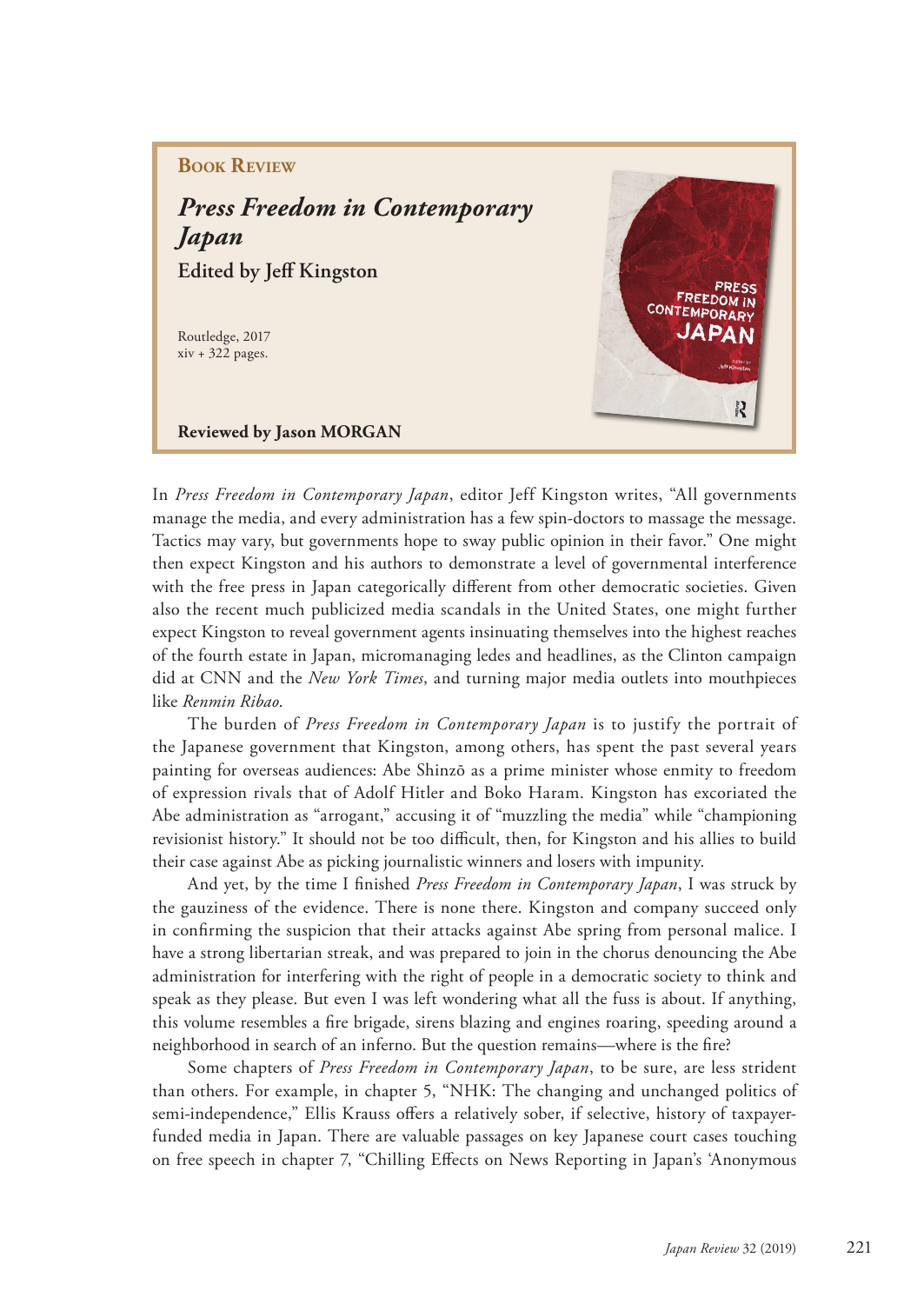Society'," by Lawrence Repeta and Yasuomi Sawa. The wrangling over Okinawa is deftly covered in chapter 17, "Media Side-lines the Sit-in Protest in Takae, Okinawa," by Akihiro Ogawa. And chapter 18, Hideko Yoshimoto's "A Historical Perspective on Press Freedom in Okinawa," helpfully traces the Okinawa press issue back to 1945. These are welcome additions to the literature on journalism and censorship in modern Japan.

However, overall the book is marred by such passionate intensity that I cannot recommend it to those who seek a serious, balanced investigation of press freedom in Japan. Kingston himself sets the tone in the introduction:

Since Abe returned to power in 2012, the recrudescence of nationalism under his leadership has emboldened right-wing activists and organizations targeting liberal media outlets, journalists, peace museums, and ethnic Korean residents in Japan. […] On August 14, 2014, the Abe statement [on the seventieth anniversary of the end of the Pacific War], approved by the Cabinet, elevated a myopic and exonerating revisionist narrative of history to Japan's official policy. The vague and ambiguous references to past misdeeds, the inadequate recognition of Japanese aggression and the horrors inflicted, the minimalist nods toward contrition and declaring an end to apologies became state policy. […] [H]is slippery circumlocutions about history only heightened scrutiny of Japan's wartime past and apparent perpetrator's fatigue. (pp. 8–9)

When the editor abandons all pretense of objectivity, what hope for the rest of the volume?

*Press Freedom in Contemporary Japan* is a sustained staccato of jabbing epithets. For example, by my count, there are at least ninety-three uses of some variant of "right wing" or "reactionary." I also count fifty-eight uses of some form of "revisionist" or "denialist," fiftytwo of "nationalistic" or some form thereof, and a liberal lagniappe of other inflammatory phrases. As instances of the last category, the *Yomiuri shinbun* and *Sankei shinbun* are "loyal pitbulls" (p. 37); criticizing the *Asahi shinbun* for inaccurate comfort women reporting "became fair game for Japanese bureaucrats and rival media groups" after having been "the exclusive province of Japan's lunatic fringe" (p. 80); and "the Abe administration and Abe himself" are "pigheaded" (p. 86). Even Professor Donald Keene is chided by Debito Arudou for making an innocent joke at his own expense (p. 225).

Much of the language here jars, calling into question Kingston's fitness for editorial work. For example, Alexis Dudden avers that two Sankei books she received in the mail contain statements that in other countries would be "hate speech," follow "a logic that would have pleased George Orwell," and "in other places such as Germany would bring criminal charges of Holocaust denial" (p. 157). Not to be outdone, Gregory Clark warns that Japan could "easily evolve into a blind emotional nationalism similar to that of pre-war Germany" (p. 189) due to the "fascistic tendencies" (p. 190) which, along with the LDP, are pushing the country "close to real fascism" (p. 190). Clark even claims to have been "cast out into the 'desert' by a bone-pointing witch-doctor" such as might happen in "primitive Australian tribes." (Who is insulted more here—Aborigines or Japanese?) Elsewhere, the actions of Abe and his government "smack of a purge" against journalists to "weaken human rights and freedoms and replace democratic norms by a semi-authoritarian style of government" (p. 112). NHK chairman Momii Katsuto is a "revisionist buffoon" (p. 36), and those who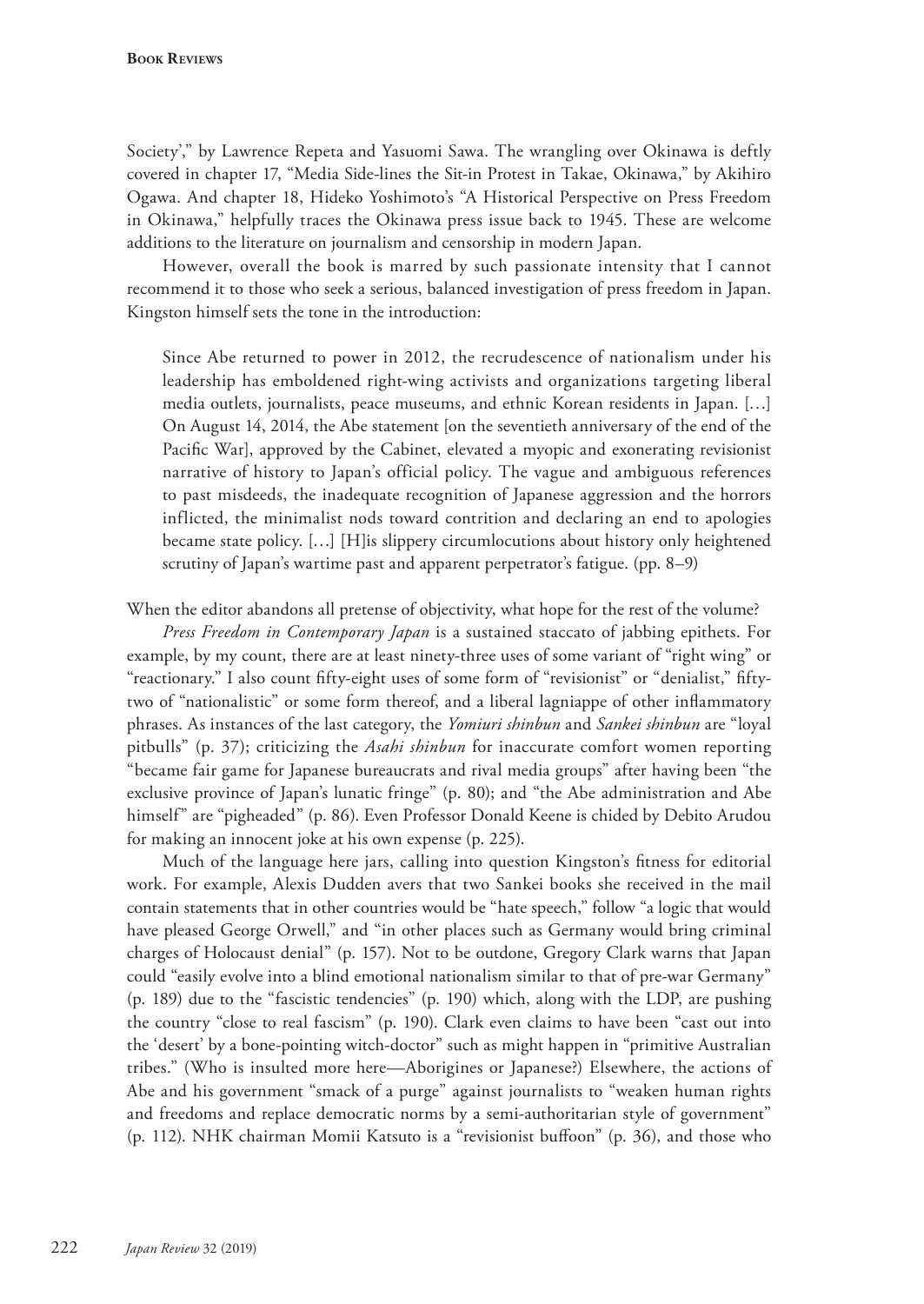work in "the Japan Lobby" in Washington, DC, are "unwitting and opportunistic dupes of Tokyo" (p. 289). This is ugly stuff.

*Press Freedom in Contemporary Japan* is, moreover, riven with inconsistencies and contradictions. For instance, Michael Penn, in chapter 4, fawns over Barack Obama's "impressive 2008 presidential campaign," while elsewhere in the book the Japanese stand accused of being soft on their own political leaders. Nancy Snow, in chapter 20, wonders where Japan's "citizen journalists" could be, before Jeff Kingston, in chapter 21, quotes Anna Fifield, a *Washington Post* journalist based in Tokyo, complaining that she has received "unwelcome emails trying to influence my coverage on the history issue." No citizen journalists wanted, in other words. And in chapter 13, Philip Seaton engages in the usual back-patting when he says that "the idea of respecting diverse views is itself liberal," only to be contradicted by Nancy Snow and Debito Arudou, who lament that the media in Japan are *too* fair and allow *too many* opposing viewpoints to be heard.

Examples such as these abound. On the fallout from the comfort woman issue, Martin Fackler, in chapter 3, "A Pooch After All? The *Asahi Shimbun*'s Foiled Foray into Watchdog Journalism," portrays the *Asahi* as a chastened erstwhile champion of hard-hitting investigative reporting, bullied by rightist agitators. However, the picture that emerges from this chapter is of a highly competitive Japanese media environment in which truth and facts, and not ideological grandstanding, carry the day. The *Asahi* failed not because it was targeted, but because it pushed a bad story despite the evidence. If so, what is Kingston's stable of accusers so exercised about?

Yet, Kingston and company are not wrong about everything. There are, to be sure, areas of journalistic life in Japan needing reform. I too share doubts about the press club system, which comes under withering attack here. However, I fail to see how it differs much from the cultivating of sources which typifies journalistic work in any political capital. Do not *New York Times* and *Washington Post* reporters, for instance, try to get high-ranking administration officials in Washington to leak titillating information in exchange for kidglove treatment of their pet projects? Politicians trade access for flattery, but good reporters play the game to their own advantage. It is cumbersome, but hardly unique to Japan.

Anyway, why dismantle the press club system when there is such a vibrant alternative press? Travelers on the Tokyo subway encounter advertisements for weekly news magazines featuring big-font headlines screaming about some new scandal within the Diet, the Prime Minister's office, the Self-Defense Forces, or the imperial household. These no-holdsbarred publications batter Abe, his ministers, and his supporters with story after story about cover-ups, pay-offs, buyouts, sexual improprieties, and the daily round of gaffes. The press club system clearly does not prevent the roiling mix of revelation and muckraking in countless off-the-rack outlets which form a teeming bazaar of gleefully anti-establishment privateering. Kingston seems to be aware that this throttling undermines his case that Abe is puppet master of Japanese journalists, so he has Mark Schreiber and William Wetherall, in chapter 15, dismiss the tabloids as "racist." This canard is unlikely to sway anyone with more than a passing knowledge of modern Japan.

Unfortunately, much of the evidence Kingston and his contributors present for the deterioration of press freedom under Prime Minister Abe is fake news. Take, for example, the case of Kuniya Hiroko, allegedly railroaded out of NHK over her failure to bow to pressure from the Abe administration. But Kuniya herself has categorically denied that dark